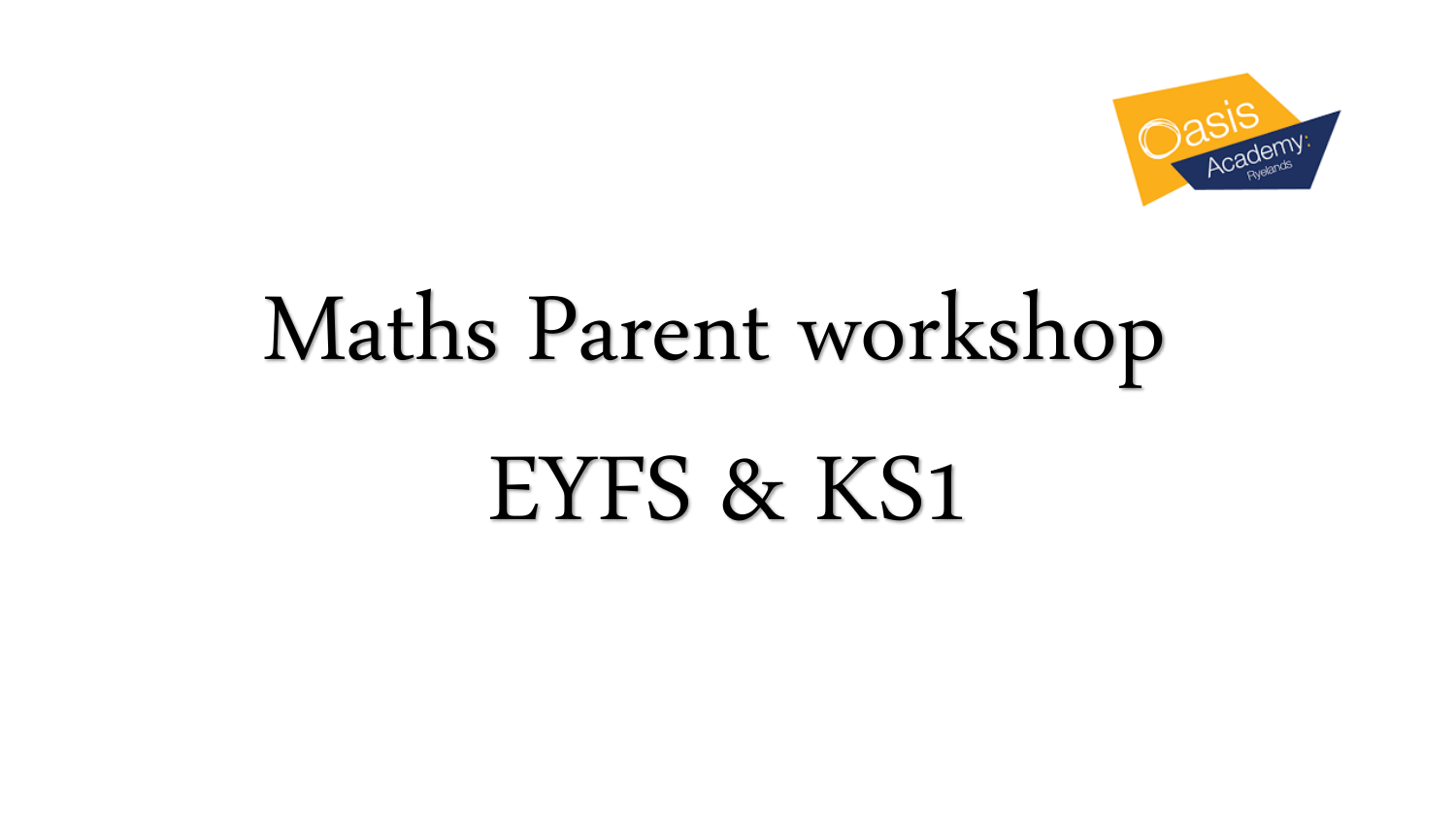# When is maths taught?

# Fun Maths Friday! In nursery.



Maths in the provision in Nursery and Reception



# Daily in Reception, Year 1 and Year 2.



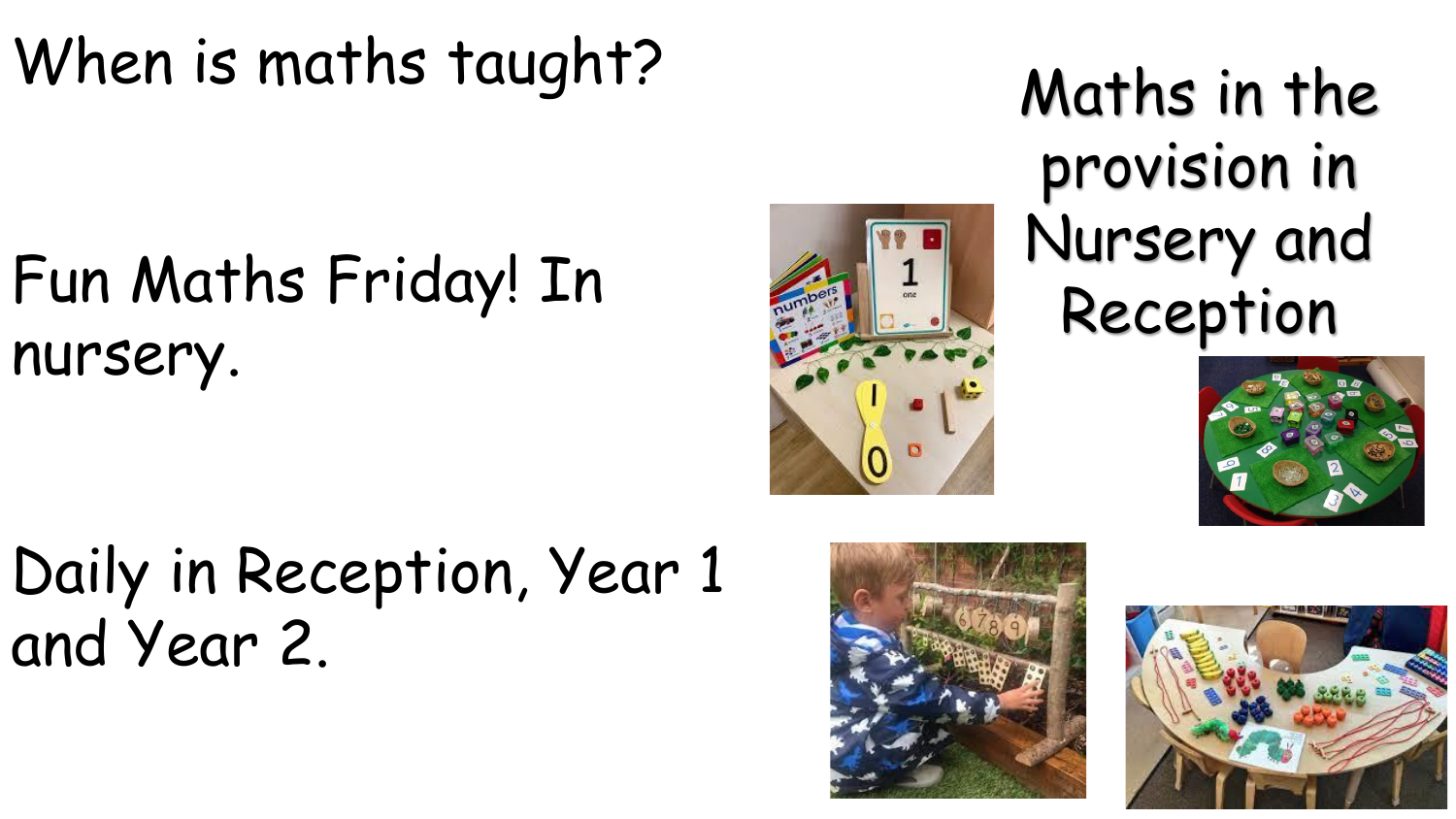## **What are we working towards in EYFS**

**Mathematics** 

- ELG: Number
- Children at the expected level of development will:
- Have **a deep understanding of number to 10**, including the composition of each number;
- **Subitise** (recognise quantities without counting) **up to 5**;
- **Automatically recall** (without reference to rhymes, counting or other aids) number **bonds up to 5** (including subtraction facts) and some number bonds to 10, including double facts.
- ELG: Numerical Patterns
- Children at the expected level of development will:
- **Verbally count beyond 20**, recognising the pattern of the counting system;
- **Compare quantities up to 10** in different contexts, recognising when one quantity is **greater than, less than or the same** as the other quantity; **Explore and represent patterns** within numbers up to 10, including evens and odds, double facts and how quantities can be distributed equally.











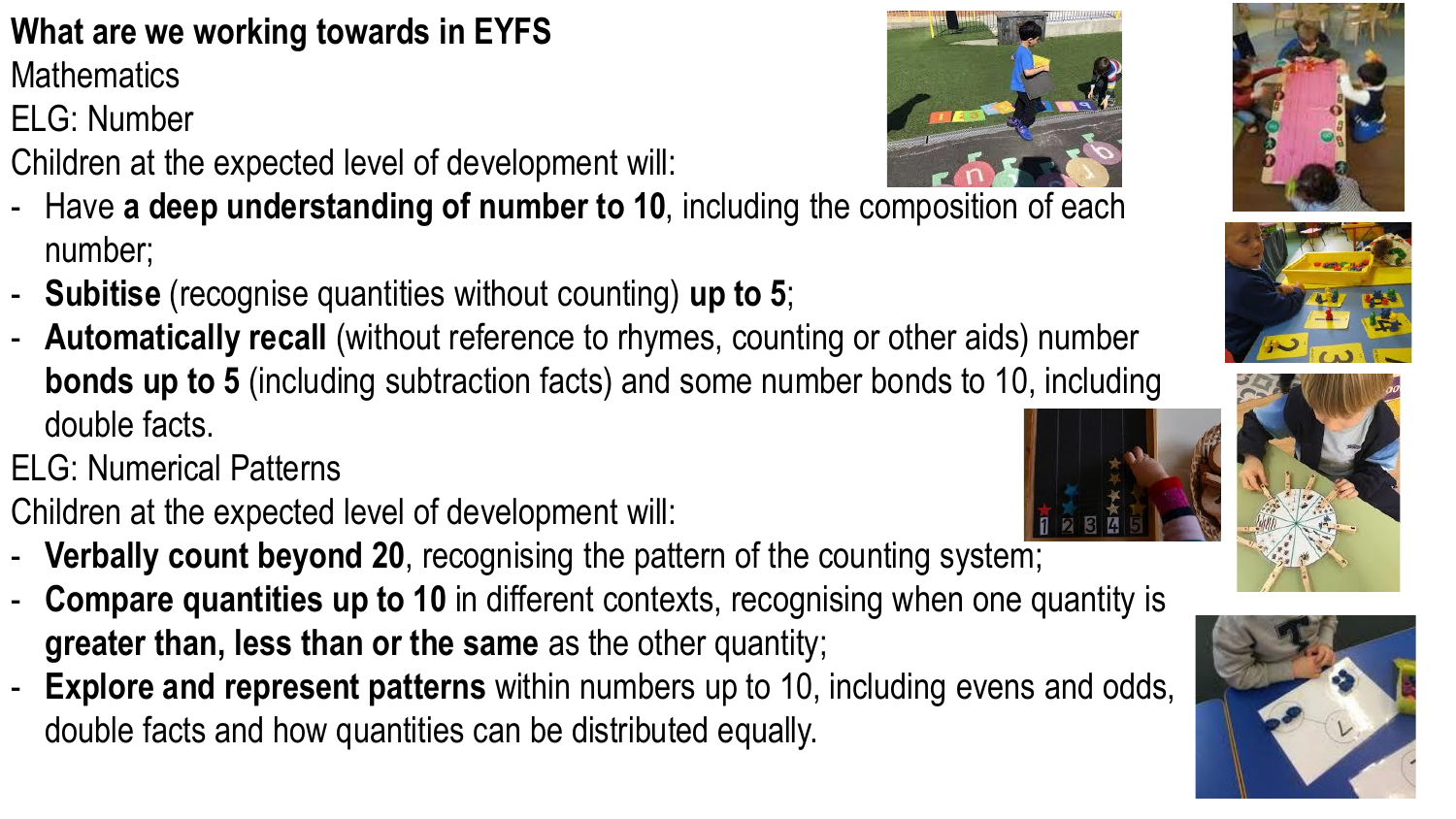**National Curriculum- Year 1 Program of study Number and Place Value**

Pupils should be taught to:

- **Count to and across 100,** forwards and backwards, beginning with 0 or 1, or from any given number
- **Count, read and write numbers to 100** in numerals; count in multiples of **twos, fives and tens**
- Given a number**, identify one more and one less**
- Identify and represent numbers using objects and **pictorial representations** including the number line, and use the language of: **equal to, more than, less than (fewer), most, least**

- **Read and write** numbers from **1 to 20** in numerals

and words.





**National Curriculum- Year 2 Program of study Number and Place Value**

- **count in steps of 2, 3, and 5** from 0, and in **tens** from any number, forward and backward
- recognise the **place value** of each digit in a twodigit number **(tens, ones)**
- identify, represent and **estimate numbers** using different representations, including the number line
- **compare and order** numbers from 0 up to 100; use and  $=$  signs
- **read and write numbers** to **at least 100** in numerals and in **words**
- -use place value and number facts to **solve problems.**



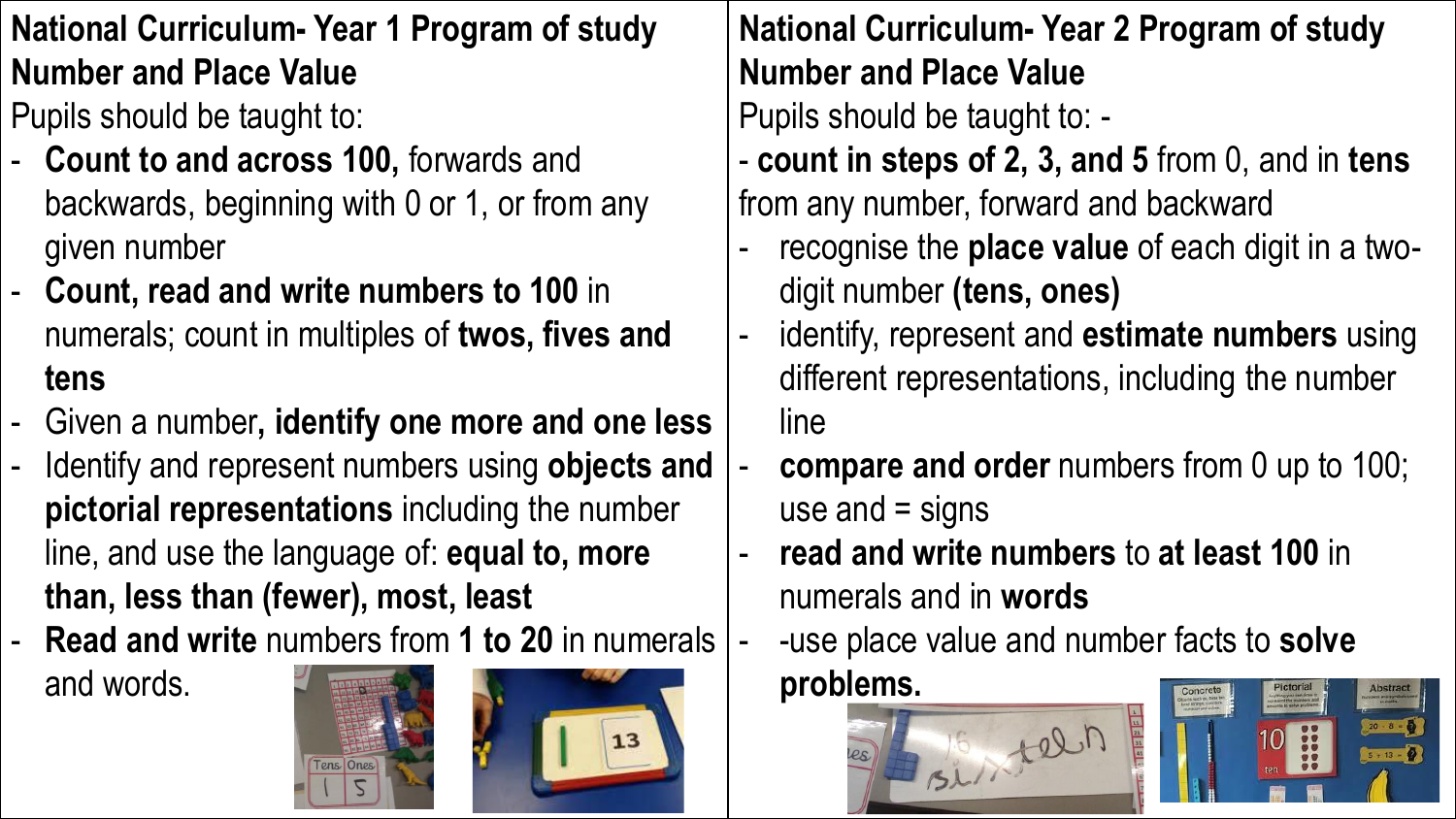### **National Curriculum- Year 1 Program of study Addition and Subtraction**

Pupils should be taught to:

- read, write and interpret mathematical statements involving addition  $(+)$ , subtraction  $(-)$ and equals (=) **signs**
- **represent and use number bonds** and related subtraction facts **within 20**
- add and subtract one-digit and two-digit numbers **to 20**, including zero
- solve one-step problems that involve addition and subtraction, using concrete objects and pictorial representations, and missing number problems



| First | Then                                                                                                  | Now |
|-------|-------------------------------------------------------------------------------------------------------|-----|
|       |                                                                                                       | Ó   |
|       |                                                                                                       |     |
|       | $\begin{array}{cccccccccccccc} \bullet & \bullet & \bullet & \bullet & \bullet & \bullet \end{array}$ |     |
|       |                                                                                                       |     |



#### **National Curriculum- Year 2 Program of study Addition and Subtraction**

Pupils should be taught to:

**Solve problems** with addition and subtraction:

- using **concrete** objects and **pictorial** representations, including those involving numbers, quantities and measures
- applying their increasing knowledge of **mental and written methods**
- recall and use **addition and subtraction facts to 20 fluently,** and derive and use related facts up to 100 **Add and subtract** numbers using **concrete objects, pictorial representations, and mentally**, including:
- a two-digit number and ones
- a two-digit number and tens
- two two-digit numbers
- $39 + 26 = 65$  $65 - 39 = 26$
- adding three one-digit numbers
- show that **addition of two numbers** can be done in **any order** (commutative) and subtraction of one number from another cannot
- recognise and use the **inverse** relationship between addition and subtraction and use this to check calculations and solve missing number problems.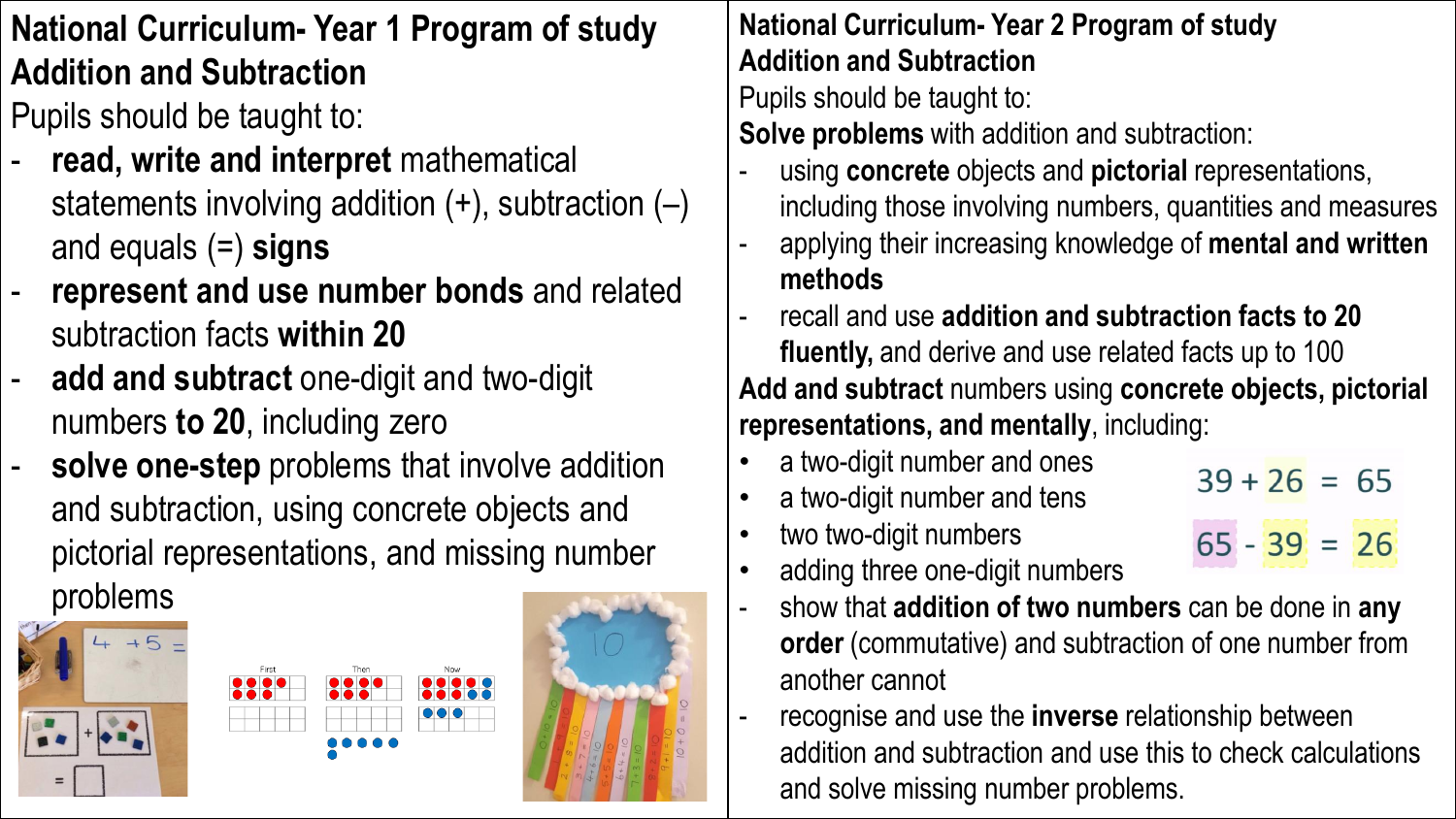#### **National Curriculum- Year 1 Program of study Multiplication and Division**

Pupils should be taught to:

- solve **one-step** problems involving **multiplication and division**, by calculating the answer using **concrete** objects, **pictorial**  representations and arrays with the support of the teacher.





#### **National Curriculum- Year 2 Program of study Multiplication and Division**

- recall and use multiplication and division facts for the **2, 5 and 10 multiplication tables**, including recognising odd and even numbers
- calculate mathematical statements for multiplication and division within the **multiplication tables** and write them using the multiplication **(×),** division **(÷)** and equals **(=)** signs
- show that multiplication of two numbers can be done in any order (commutative) and division of one number by another cannot
- solve problems involving multiplication and division, using materials, arrays, repeated addition, mental methods, and multiplication and division facts, including problems in contexts.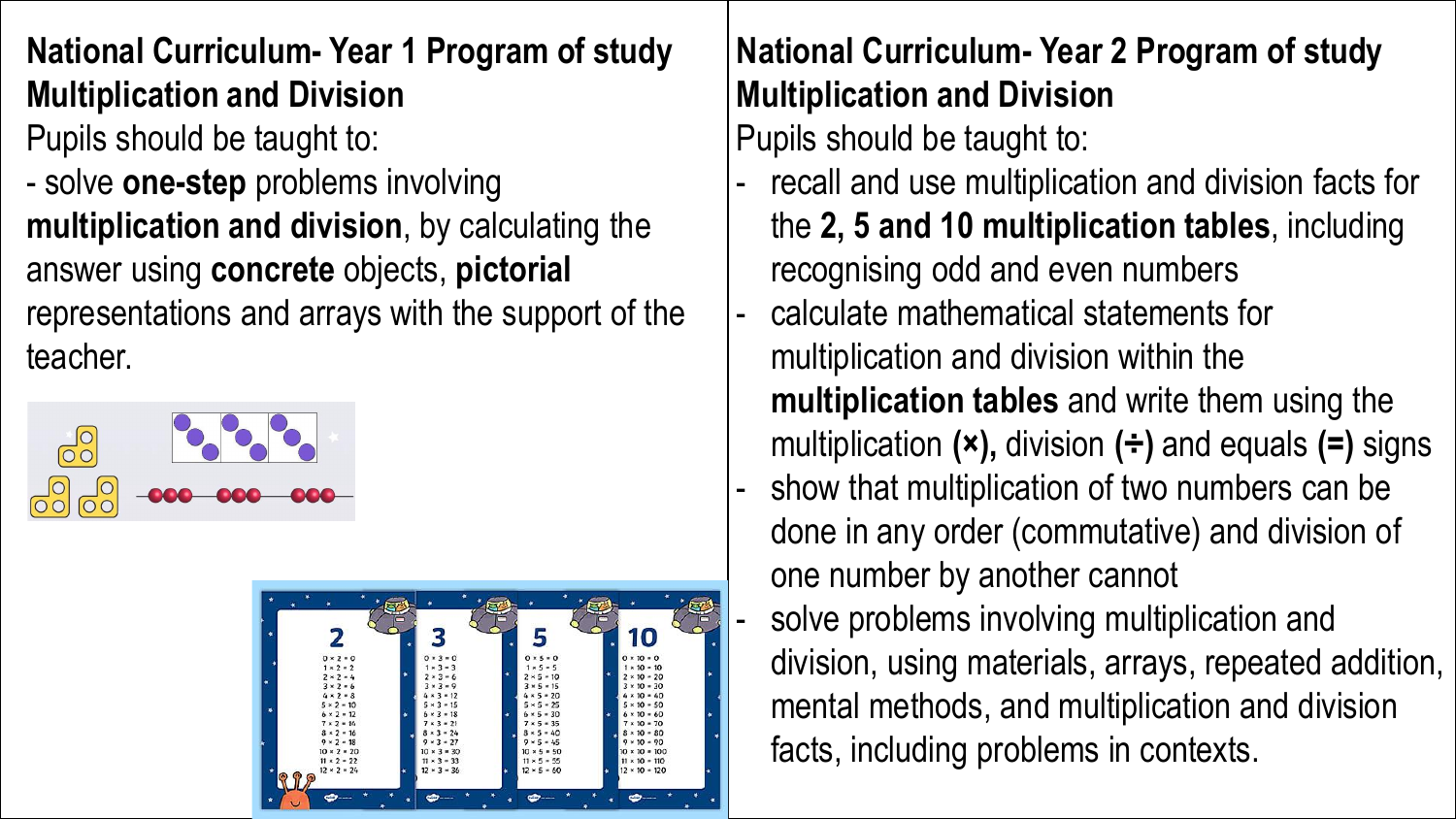### **National Curriculum- Year 1 Program of study Fraction**

Pupils should be taught to:

- recognise, find and name **a half as one of two equal parts** of an object, shape or quantity
- recognise, find and name a **quarter as one of four equal parts** of an object, shape or quantity.





#### **National Curriculum- Year 2 Program of study Fraction**

- recognise, find, name and write fractions 1/3, **1/4 , 2/4 and 3/4** of a length, shape, set of objects or quantity
- write simple fractions for example, **1/2** of **3/6** and recognise the equivalence of **2/4** and **1/2**











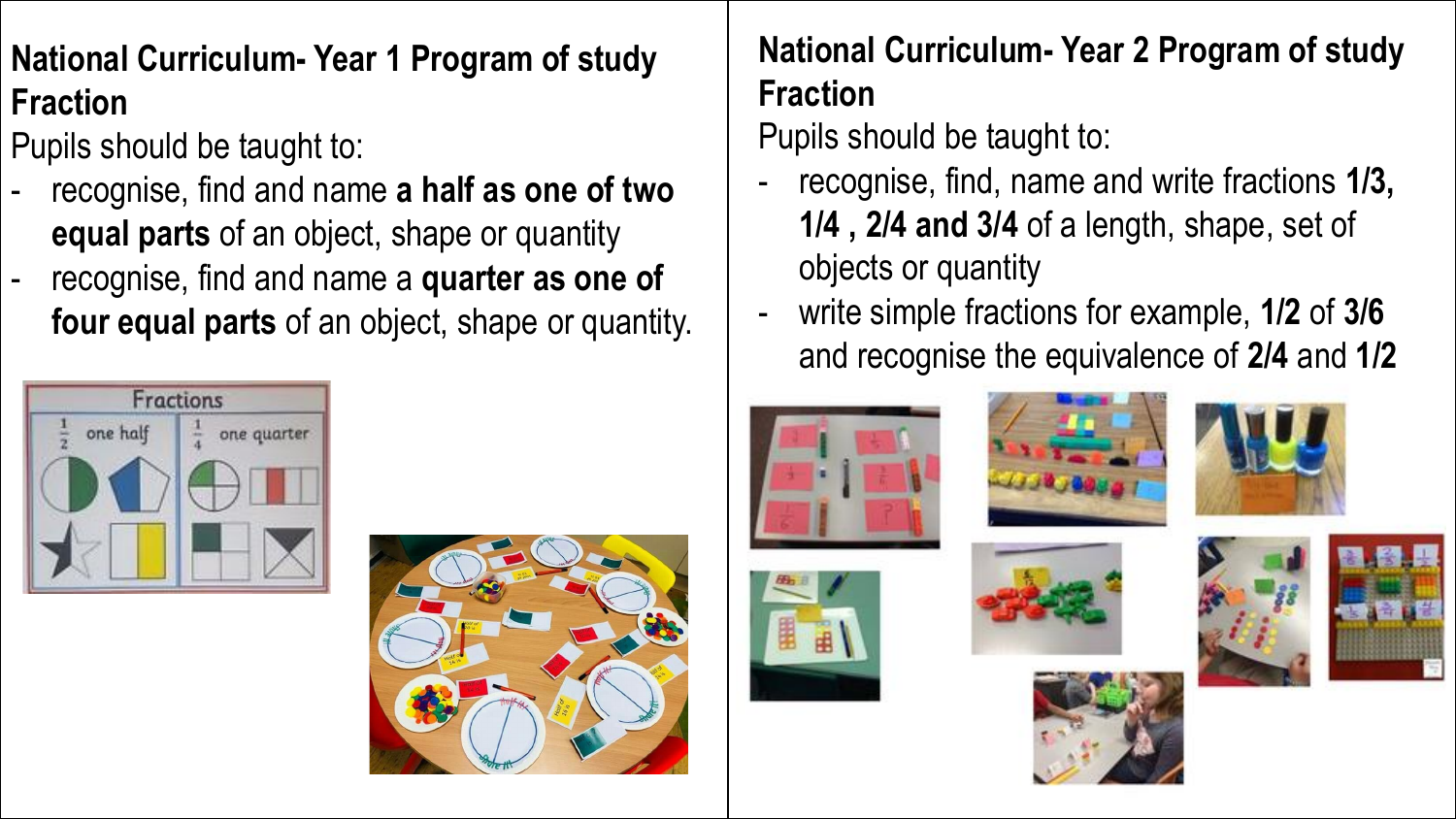#### **National Curriculum- Year 1 Program of study Measurement**

Pupils should be taught to:

Compare, describe and solve practical problems for:

- **lengths and heights** [for example, long/short, longer/shorter, tall/short, double/half]
- **mass/weight** [for example, heavy/light, heavier than, lighter than]
- capacity and volume [for example, full/empty, more than, less than, half, half full, quarter]
- time [for example, quicker, slower, earlier, later] **Measure and begin to record** the following:
- Lengths and heights
- mass/weight
- capacity and volume
- time (hours, minutes, seconds)
- recognise and know the **value of different denominations of coins** and notes
- sequence events in chronological order using language [for example, before and after, next, first, today, yesterday, tomorrow, morning, afternoon and evening]
- recognise and use language relating to dates, including **days of the week, weeks, months and years**
- tell the **time to the hour and half past the hour** and draw the hands on a clock face to show these times.

#### **National Curriculum- Year 2 Program of study Measurement**

- **choose and use appropriate** standard units to estimate and measure **length/height** in any direction (m/cm); **mass** (kg/g); **temperature** (°C); **capacity** (litres/ml) to the nearest appropriate unit, using rulers, scales, thermometers and measuring vessels
- **compare and order lengths**, mass, volume/capacity and record the results using  $> 0$ ,  $\le$  and  $=$
- recognise and use symbols for pounds (£) and pence (p); combine amounts to make a particular value
- find different combinations of coins that equal the same amounts of money
- solve simple problems in a practical context involving **addition and subtraction of money** of the same unit, including giving change
- compare and sequence **intervals of time**
- **tell and write the time** to five minutes, including quarter past/to the hour and draw the hands on a clock face to show these times
- know the number of **minutes in an hour** and the number of **hours in a day.**



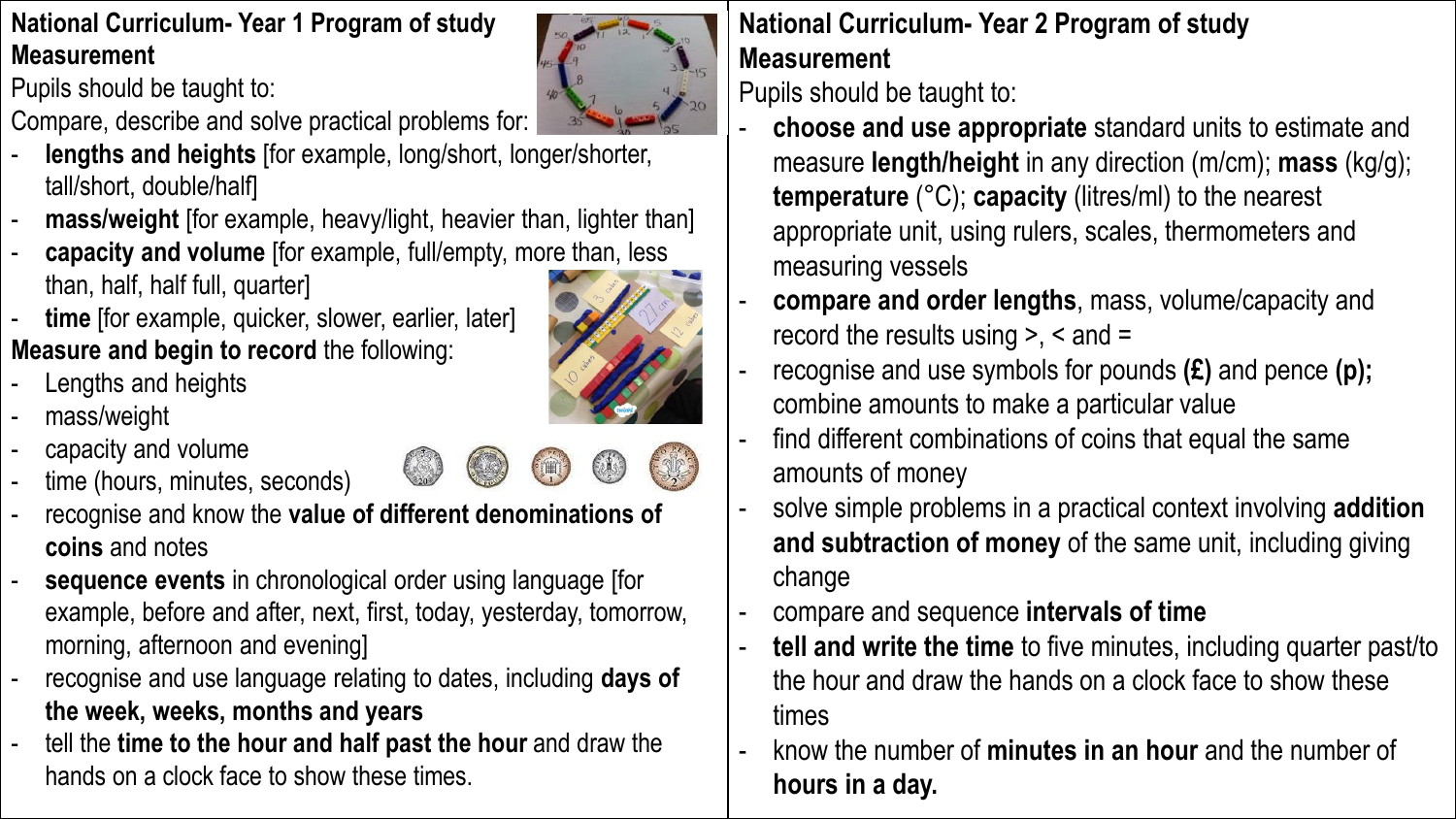- **National Curriculum- Year 1 Program of study Properties of shapes**
- Pupils should be taught to:

#### **Recognise and name common** 2-D and 3-D shapes, including:

- 2-D shapes [for example, rectangles (including squares), circles and triangles]
- 3-D shapes [for example, cuboids (including cubes), pyramids and spheres].



### **National Curriculum- Year 2 Program of study Properties of shapes**

- identify and describe the properties of 2-D shapes, including the number of sides and line symmetry in a vertical line
- **identify and describe** the properties of 3-D shapes, including the number of edges, vertices and faces
- **identify 2-D shapes on the surface** of 3-D shapes, [for example, a circle on a cylinder and a triangle on a pyramid]
- **compare and sort** common 2-D and 3-D shapes and everyday objects.

|                |       | Properties of 2D Shapes | Properties of 3D Shapes         |                      |          |                |
|----------------|-------|-------------------------|---------------------------------|----------------------|----------|----------------|
| Name           | Sides | Converti<br>Vertices    | Norse                           | Corners/<br>Vertices | Surfoces | Edges          |
| triangle       | З     | 3                       |                                 | 8                    | 6        | 12             |
| circle         |       | 0                       | <b>Juliette</b>                 | 8                    | Ь        | 12             |
| square         |       | 4                       | sphere III                      | 0                    |          | Ω              |
| rectangle      |       |                         | sana                            |                      | 2        |                |
| <b>Nexagon</b> | 6     | 6                       |                                 |                      | 3        |                |
| <b>PAGE</b>    |       | 0                       | culinder<br><b>SEARCH BASES</b> | Ω                    |          | $\overline{2}$ |
| rhambus        |       | 4                       | NAM                             | 5                    | 5        | 8              |
| pentagon       | 5     | 5                       | <b>STANDI</b>                   | ь                    | ь        | Q              |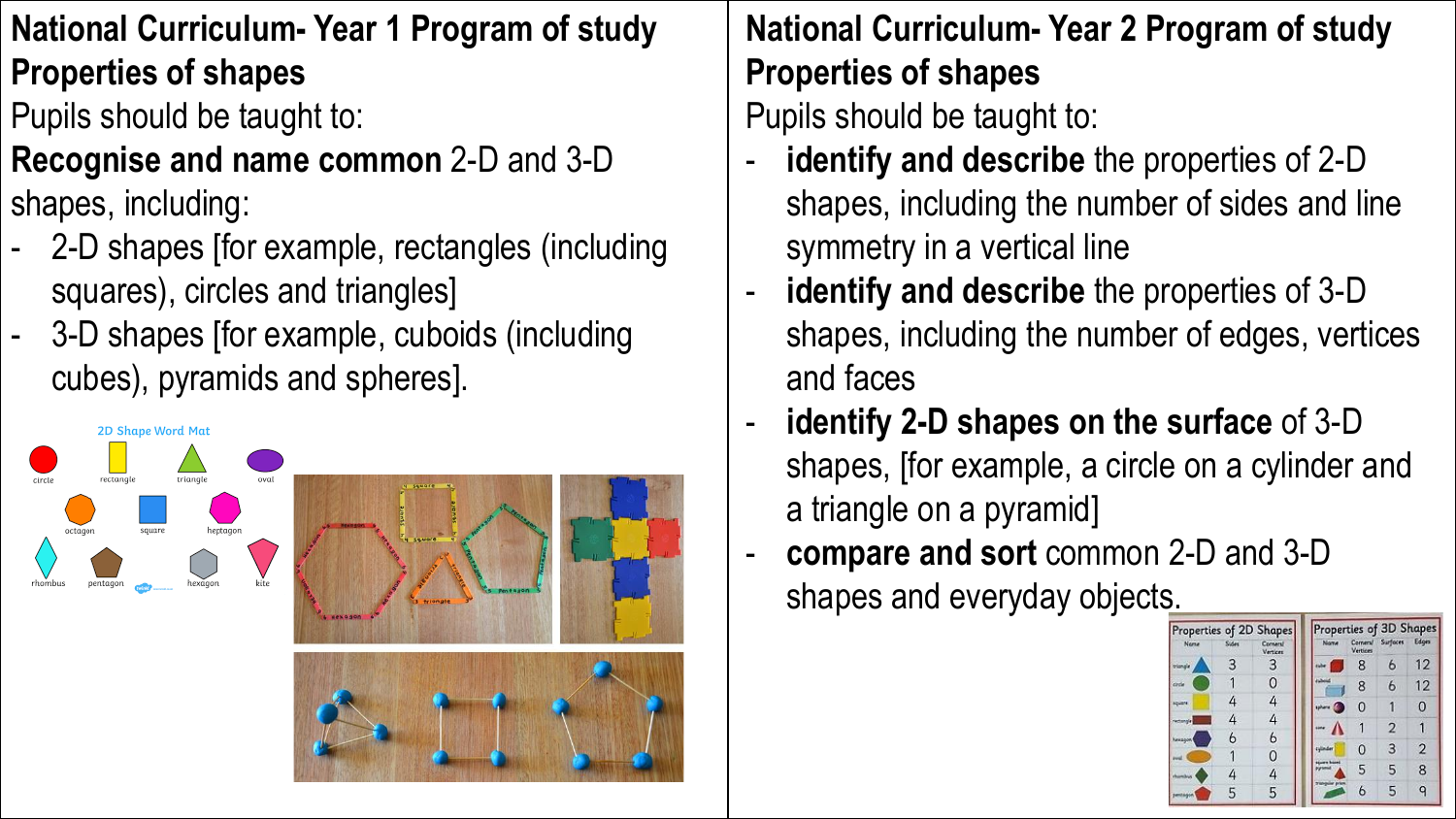#### **National Curriculum- Year 1 Program of study Geometry – position and direction** Pupils should be taught to:

- describe position, direction and movement, including **whole, half, quarter and three-quarter turns**.



**National Curriculum- Year 2 Program of study Geometry – position and direction** Pupils should be taught to:

- order and arrange combinations of mathematical objects in **patterns and sequences**
- use **mathematical vocabulary** to describe position, direction and movement, including movement in a straight line and distinguishing between **rotation as a turn and in terms of right angles for quarter, half and threequarter turns (clockwise and anticlockwise).**